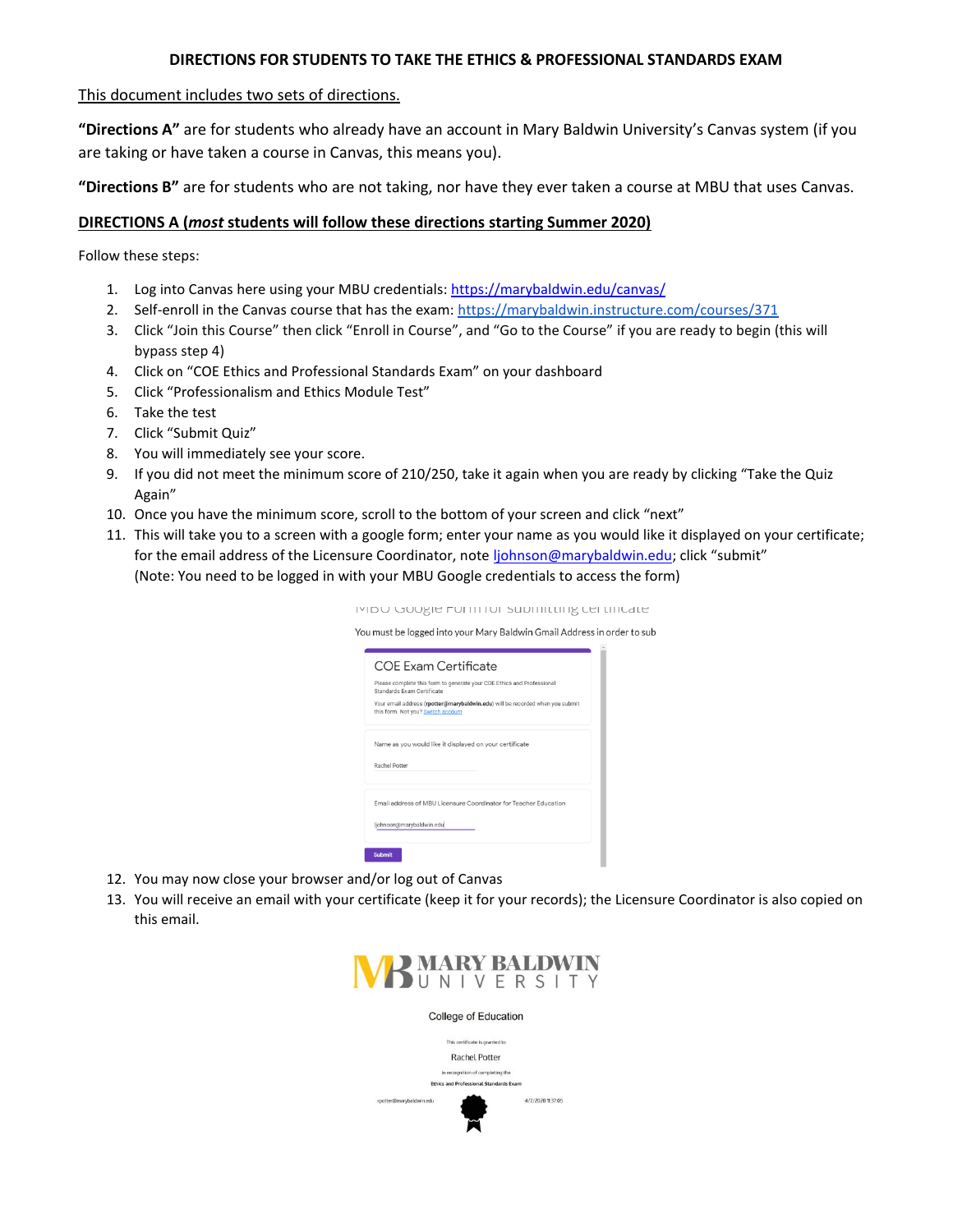## **DIRECTIONS B**

- 1. Using your @marybaldwin.edu email, send an email to the Licensure Coordinator [\(ljohnson@marybaldwin.edu\)](mailto:ljohnson@marybaldwin.edu) and ask to be added to the Ethics Exam Course.
- 2. The Licensure coordinator will add you to the course based on your @marybaldwin.edu email address
- 3. Once you have been added, you will receive an email that looks like this:

| $\stackrel{\circ}{\neg}$ | Instructure Canvas <notifications@instructure.com><br/>to me <math>\tau</math></notifications@instructure.com> |                 |                                                                                                                                                                                         |
|--------------------------|----------------------------------------------------------------------------------------------------------------|-----------------|-----------------------------------------------------------------------------------------------------------------------------------------------------------------------------------------|
|                          |                                                                                                                | Name:<br>Email: | You've been invited to participate in a class at marybaldwin instructure com. The class<br>is called MBU Summer Orientation. Course role: Student<br><b>Beverly Guest</b><br>worked and |
|                          |                                                                                                                | Username: none  |                                                                                                                                                                                         |
|                          |                                                                                                                |                 | You'll need to register with Canvas before you can participate in the class.                                                                                                            |
|                          |                                                                                                                |                 | <b>Get Started</b>                                                                                                                                                                      |
|                          |                                                                                                                | 888             |                                                                                                                                                                                         |

- 4. Click "get started."
- 5. You will then see a screen similar to this; click "create my account."

| Welcome Aboard!                                           |                                                                                     |                   |
|-----------------------------------------------------------|-------------------------------------------------------------------------------------|-------------------|
| account. Click the link below to create a Canyas account. | You've been invited to join TRY ME Course. To accept this request you need a Canvas |                   |
|                                                           | I Have a Canyas Account                                                             | Create My Account |

6. You will then see a screen similar to this; create a password, agree to the Acceptable Use Policy, and click "Register." Make a note of your password.

| Eastern Time (US & Canada) ( "<br>I sgree to the Acceptable Use Policy |
|------------------------------------------------------------------------|

- 7. Click on "COE Ethics and Professional Standards Exam" on your dashboard
- 8. Click "Professionalism and Ethics Module Test"
- 9. Take the test
- 10. Click "Submit Quiz"
- 11. You will immediately see your score.
- 12. If you did not meet the minimum score of 210/250, take it again when you are ready by clicking "Take the Quiz Again"
- 13. Once you have the minimum score, scroll to the bottom of your screen and click "next"
- 14. This will take you to a screen with a google form; enter your name as you would like it displayed on your certificate; for the email address of the Licensure Coordinator, note *liohnson@marybaldwin.edu*; click "submit" (Note: You need to be logged in with your MBU Google credentials to access the form)